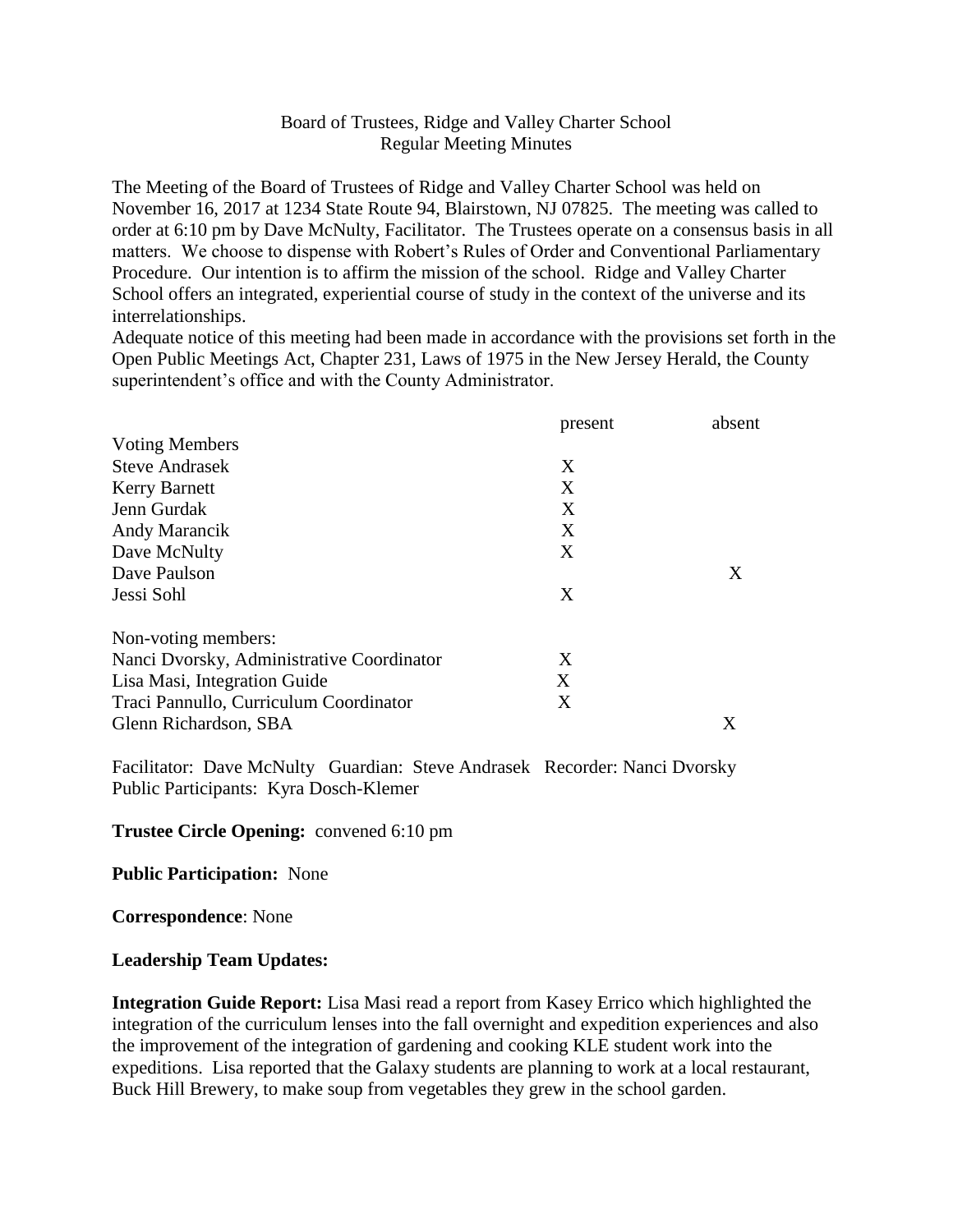They will then spend time serving the soup at Manna House in Newton during the lunches provided for area residents. Lisa mentioned that she viewed the movie "Screenagers" which had been recommended by an RVCS parent as a possible community film and she found it to be quite good. Lisa reported that the graduate presentation at Wednesday assembly of their constructed mobiles as metaphors of their personal journey was very introspective and interesting. Lisa mentioned that next year there will be 10 staff children at RVCS. She also reported that she is happy with the ongoing development of rich classroom libraries which has been supported by a generous year over year book budget.

**Curriculum Coordinator Report:** Traci Pannullo reported that Kris Tucker is stepping down from the Design stipend role due to family circumstances. Three Galaxy students have submitted a proposal for a dance which would be for RVCS middle school students only. The Trustees are in general support of the idea and offered some suggestions that could enhance the success of the event. Traci said that Independent Study rubrics are being completed for the first trimester. She also reported that the NJDOE has announced that there will be a spring field test of the new online science test for 2018 with spring of 2019 testing serving as the baseline year to establish proficiency levels. The Department of Education has contracted with Pearson Education for the test content which will be delivered on the current TestNav online system so for now it appears that RVCS will not have to do any immediate changes to the existing testing formats. Traci mentioned that Dillon Uzar's alumni speech at the Charter School Conference had been uploaded to the Closer Connect page. Also, a modified version of the RVCS video created for the Deep Time Journey Network could be sent to the Alternative Education Resource Organization along with submission for the Deep Time Journey Network video awards.

**Administrative Coordinator Report:** Nanci Dvorsky reported: Approval of the October 19, 2017 minutes. **Resolution 11.16.17.a** To approve payment of bills in the amount of \$168,140.95 which includes payroll . Approved unanimously. **Resolution 11.16.17.d** To approve Drake Landscaping for the 2017-2018 snow removal at an hourly rate of \$50 per hour. Approved unanimously. Nanci gave an enrollment update noting that the current number of students is at 127 and the projected number for the 2018-2019 school year is 132.

**Business Administrator Report: Resolution 11.16.17.b** To approve the Board Secretary and Treasurers Reports for October 2017 and to certify that no major account or fund has been over expended and to confirm that sufficient funds are available to meet the schools financial obligations for the remainder of the year. Approved unanimously. **Resolution 11.16.17.c** To approve the 2016-2017 audit and CAFR report to acknowledge that there are no findings and therefore no corrective action plan is needed. Approved unanimously.

## **Committee Reports**

**Parent** Jessi Sohl reported that an online "Guide wish list" site had been created that will allow parents to gift items being requested by the class groups. The committee is working on a spring fundraising event at Camp Mason in April sponsored by Ridge and Valley Learning Circles. The Parent Committee is hosting a Winter Solstice Family Potluck on Friday December 15<sup>th</sup> from 5:30pm to 8:00pm at the school. They are also working on an online RVCS gear sale through Abilities in Washington Twp.